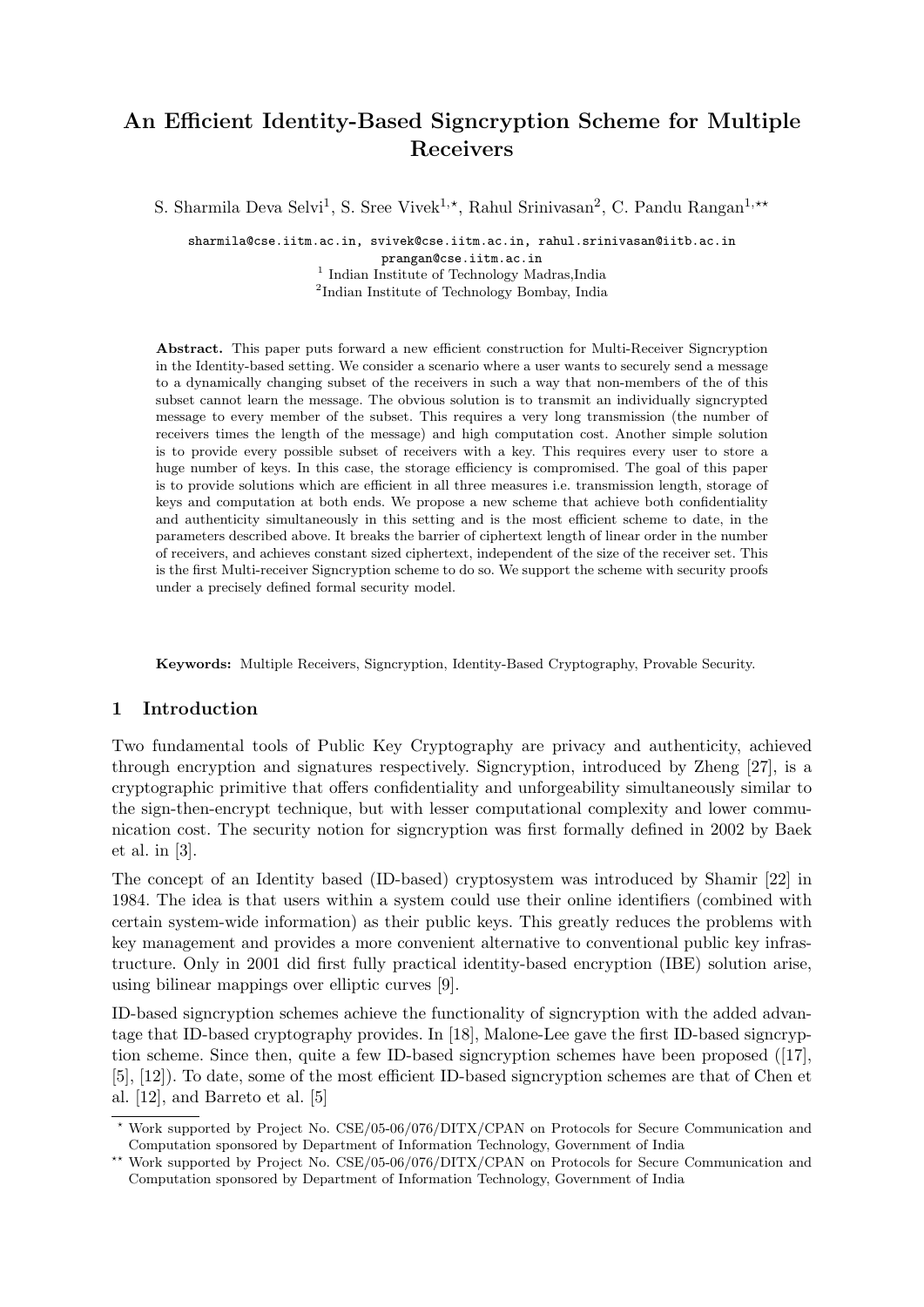# 1.1 Motivation

Assume that there are n receivers, numbered 1 to n, and that each of them keeps a private and public key pair denoted by  $(sk_i, pk_i)$ . A sender then encrypts a message M directed to receiver i using  $pk_i$  for  $i = 1$  to n and sends  $(C_1, \ldots C_n)$  as a ciphertext. Upon receiving the ciphertext, receiver i extracts  $C_i$  and decrypts it using its private key  $sk_i$ . This setting of public key encryption is generally referred to as *Multi-receiver Public Key Encryption* in literature.

The objective of a multi-receiver ID-based signcryption scheme is to efficiently broadcast a single ciphertext to different receivers while achieving the security properties of authenticity and unforgeability. In practice, broadcasting a message to multiple users in a secure and authenticated manner is an important facility for a group of people who are jointly working on the same project to communicate with one another. When we consider the case of an organization with several managers, each of whom wants to securely send messages to employees of the company, independently, the issue of message authentication will arise, apart from confidentiality.

## 1.2 Related Work

Multi-receiver Encryption. The concept of multi-receiver public key encryption was independently formalized by Bellare, Boldyreva, and Micali [7], and Baudron, Pointcheval, and Stern [6]. Security of public key encryption in the single-receiver setting implies the security in the multi-receiver setting. Hence, for example, one can construct a semantically secure multireceiver public key encryption scheme by simply encrypting a message under  $n$  different public keys of a semantically secure single-receiver public key encryption scheme. But this is inefficient in the sense that the process of encryption is performed n times. Later, Kurosawa [16] proposed a technique called randomness re-use to improve the computational efficiency in multi-receiver public key encryption schemes.

Multi-receiver Identity-Based Encryption. Chen, Harrison, Soldera, and Smart [11] considered conjunction and disjunction of private keys associated with multiple identities in Boneh and Franklin's IBE scheme. Regarding conjunction, users possesing all the private keys associated with the identities that were used to encrypt a message can decrypt the ciphertext. Considering disjunction, a user who possesses one of the private keys associated with identities that were used to encrypt the message can decrypt the ciphertext. [11] and [23] show how Boneh and Franklin's IBE scheme can be modified to solve the conjunction and disjunction problems efficiently. However, these schemes are not supported by a formal security model and appropriate proofs. Later Baek, Safavi-Naini and Susilo [2] considered this problem. Along with a formal definition and security model for Multi-receiver Identity-Based Encryption, they proposed a construction based on the Boneh-Franklin ID-based encryption scheme. This protocol was proved secure in the random oracle model.

Multi-receiver ID-based Key Encapsulation. The notion of mKEM was introduced by Smart in [24]. Later, in [4], the notion of mKEM was extended to multi-receiver identity based key encapsulation (mID-KEM), i.e. mKEM in the identity-based setting. In [2] and [4], the ciphertext size grows with the number of receivers. In [10], Chatterjee and Sarkar achieved a controllable trade-off between the ciphertext size and the private key size: ciphertexts are of size  $|S|/N$ , and private keys are of size N where S is the set of receivers and N a parameter of the protocol (which also represents, in the security reduction, the maximum number of identities that the adversary is allowed to target). Thus they introduced the first mID-KEM protocols to achieve sub-linear ciphertext sizes. Very recently, Abdalla et al. proposed in [1] a generic construction that achieves ciphertexts of constant size, but private keys of size  $O(n_{max}^2)$ . Furukawa [20] and Delerablée [13] independently proposed an mID-KEM scheme which achieves constant size ciphertext at the cost of the public key size growing linearly in the number of receivers.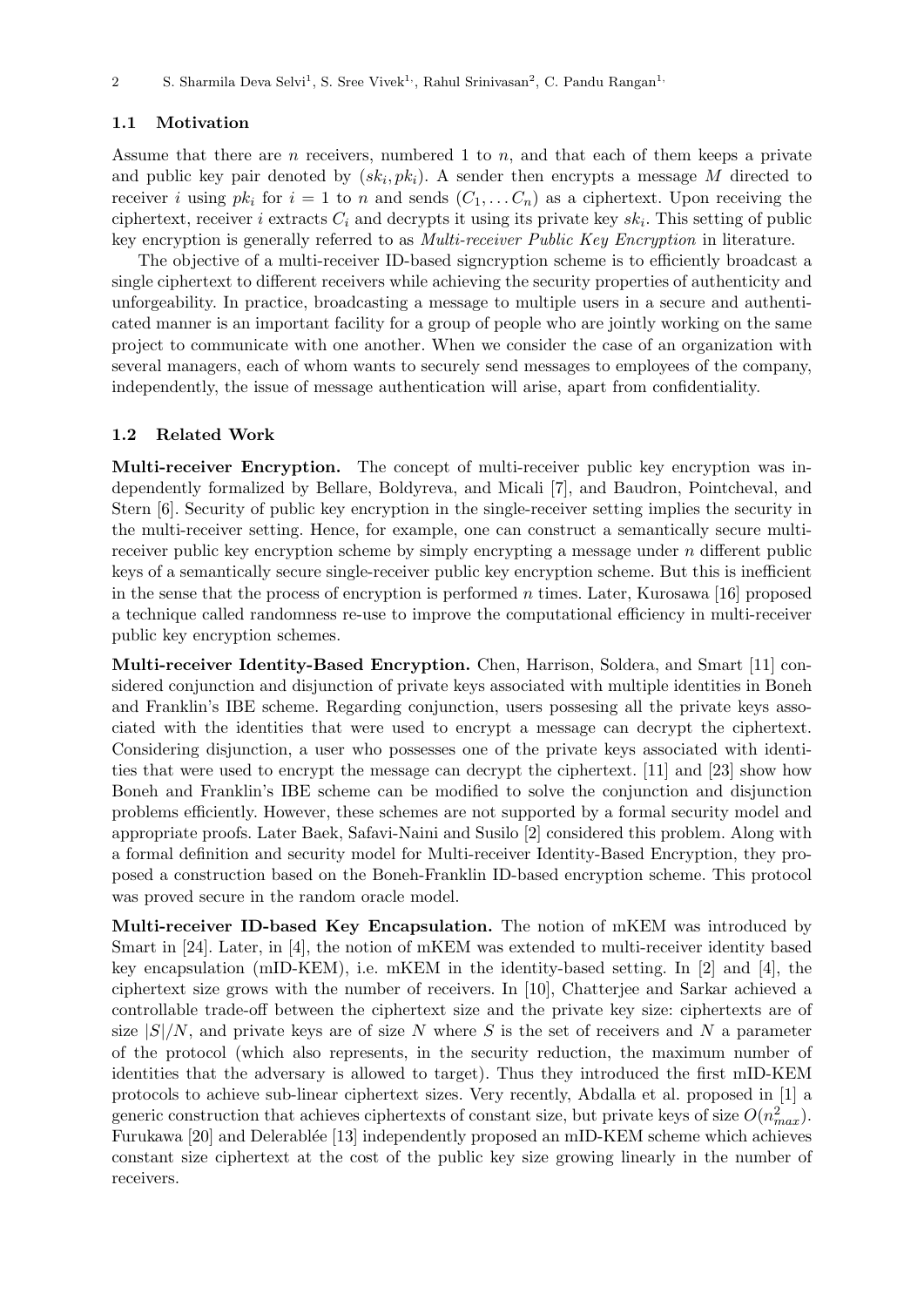Multi-receiver ID-based Signcryption. In the multi-receiver identity-based setting, we are interested in the situation where there is not only a single sender to multiple receivers, but also multiple senders. In such cases, it is desirable to achieve confidentiality and authenticity simultaneously. To our knowledge, identity-based signcryption in the multi-receiver setting has not been much treated in the literature. One might argue that by adding sender authentication by using a secure digital signature scheme to a multi-receiver encryption scheme will achieve this purpose. However, such combinations may suffer from hidden security weakness as observed by Duan and Cao in [14]. Also, they proposed the first mIBSC scheme and specified the formal security notions for the same. The multireceiver scheme proposed by Duan and Cao was shown be insecure by C H Tan by demonstrating an attack on the confidentiality of duan et al.'s scheme. Yu et al.[26] also proposed a mIBSC scheme in 2008. Sharmila et al. in [21] have shown that the scheme by Yu et al. is not secure i.e. it is forgeable and is not confidential. Also they have given a fix for Yu et al.'s scheme in [21]. To the best of our knowledge the scheme in [21] is the only secure identity-based scheme available in literature till date.

#### 1.3 Our Contribution

Following the above discussion, a natural question one can ask is how to design a multi-receiver identity-based signcryption scheme that achieves both confidentiality and authenticity, and broadcasts a message with a high-level of computational and storage efficiency and optimal transmission length while retaining security. In this paper, we introduce an efficient scheme to answer this question. The major advantage of our scheme is, it sends only three components to all the receivers. That is the size of the ciphertext is a constant and is independent of the number of receivers. However, all the other systems existing in the literature have ciphertext size proportional to the number of receivers. But this is achieved at the cost of storage efficiency. The size of the public key grows as the maximal size of the subset of receivers in the group (which can be significantly less than the total number of people in the group). This construction, when converted to a Broadcast Encryption scheme [15], is comparable to the Identity-Based Broadcast Encryption (IBBE) schemes proposed by Furukawa [20] and Delerablée [13]. We also provide formal security notions for Multi-receiver Identity-Based Signcryption (mIBSC) schemes and formally prove the construction secure in the random oracle model by reducing its security to standard assumptions related to the Bilinear Diffie Hellman Problems.

Remark It is a common practice in group oriented protocols to ignore the part of the broadcast ciphertext that identifies the target subset of users. We distinguish between the set identification transmission and the message signcryption transmission. Our goal is the study of latter and their requirements. What is called ciphertext size usually refers to the size of the header that corresponds to the message signcryption alone.

## 2 Preliminaries

Let  $\mathbb{G}_1$  be an additive cyclic group of prime order p, with generators P and Q, and  $\mathbb{G}_2$  be a multiplicative cyclic group of the same order p.

# 2.1 Bilinear Pairing

A bilinear pairing is a map  $e : \mathbb{G}_1 \times \mathbb{G}_1 \to \mathbb{G}_2$  with the following properties.

- **Bilinearity.** For all  $P, Q, R \in \mathbb{G}_1$ ,
	- $e(P + Q, R) = e(P, R)e(Q, R)$
	- $e(P, Q + R) = e(P, Q)e(P, R)$
	- $e(aP, bQ) = e(P, Q)^{ab}$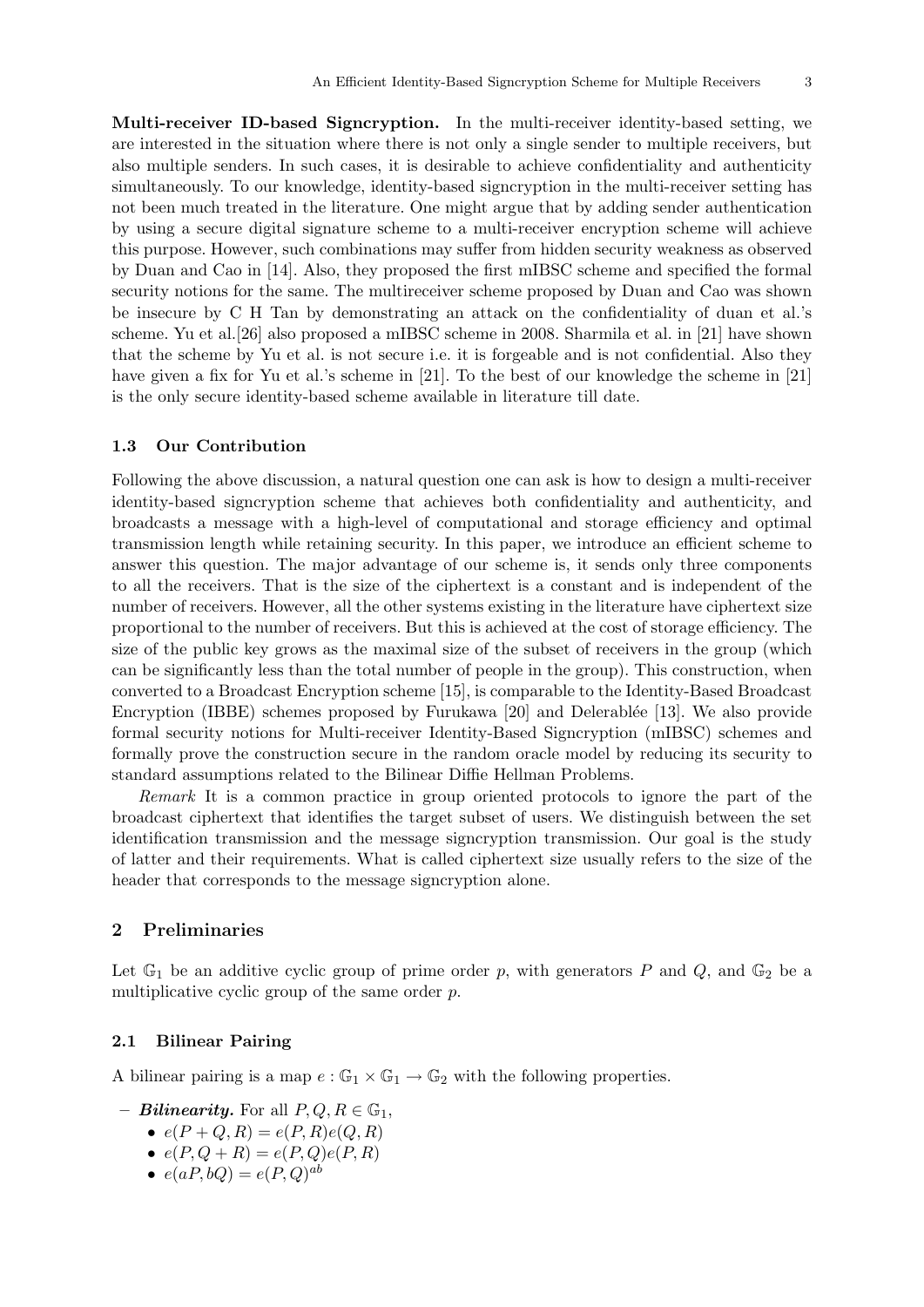- Non-Degeneracy. There exist  $P, Q \in \mathbb{G}_1$  such that  $e(P, Q) \neq I_{\mathbb{G}_2}$ , where  $I_{\mathbb{G}_2}$  is the identity element of  $\mathbb{G}_2$ .
- **Computability.** There exists an efficient algorithm to compute  $e(P,Q)$  for all  $P,Q \in \mathbb{G}_1$ .

#### 2.2 Computational Assumptions

In this section, we review the computational assumptions related to bilinear maps that are relevant to the protocol we discuss.

Let  $\mathcal{B} = (p, \mathbb{G}_1, \mathbb{G}_2, \mathbb{G}_T, e(\cdot, \cdot))$  be a bilinear map group system such that  $\mathbb{G}_1 = \mathbb{G}_2 = \mathbb{G}$ . Let  $G_0 \in \mathbb{G}$  be a generator of  $\mathbb{G}$ , and set  $g = e(G_0, G_0) \in \mathbb{G}_T$ .

l-Strong Diffie Hellman Problem  $(l - SDHP)$  The l-Strong Diffie-Hellman problem  $(l - SDHP)$  in the group G consists of, given  $G_0$ ,  $sG_0$ ,  $s^2G_0$ , ...,  $s^lG_0$ , finding a pair  $(c, \frac{1}{c+s}G_0)$ with  $c \in \mathbb{Z}_p^*$ .

**Definition 1** The advantage of any probabilistic polynomial time algorithm A in solving the  $l-$ SDHP in G is defined as  $Adv_{\mathcal{A}}^{l-SDHP} = Pr \left[ \mathcal{A}(G_0, sG_0, s^2G_0, \ldots, s^lG_0) = (c, \frac{1}{c+s}G_0) \mid c \in \mathbb{Z}_p^* \right]$ The l-SDHP Assumption is that, for any probabilistic polynomial time algorithm  $A$ , the advantage  $Adv_{\mathcal{A}}^{l-SDHP}$  is negligibly small.

The General Diffie-Hellman Exponent Assumption We make use of the generalization of the Diffie-Hellman exponent assumption due to Boneh, Boyen and Goh [8]. Let m, n be positive integers and  $U, V \in \mathbb{F}_p[X_1, ..., X_n]^m$  be two m-tuples of n-variate polynomials over  $\mathbb{F}_p$ . Thus, U and V are just two sets containing m multivariate polynomials each. We write  $U = (u_1, u_2, ..., u_m)$  and  $V = (v_1, v_2, ..., v_m)$  as tuples of polynomials and impose that  $u_1 =$  $v_1 = 1$ ; that is, the constant polynomials 1. For a set  $\Omega$ , a function  $h : \mathbb{F}_p \to \Omega$  and vector  $(x_1, ..., x_n) \in \mathbb{F}_p^n$ , we write

$$
h(U(x_1, ..., x_n)) = (h(u_1(x_1, ..., x_n)), ..., h(u_m(x_1, ..., x_n))) \in \Omega^m
$$

We use a similar notation for the m-tuple V. Let  $F \in \mathbb{F}_p[X_1, ..., X_n]$ . It is said that F depends on  $(U, V)$ , which we denote by  $F \in \langle U, V \rangle$ , when there exists a linear decomposition

$$
F = \sum_{1 \le i,j \le m} a_{i,j} \cdot u_i \cdot u_j + \sum_{1 \le i \le m} b_i \cdot v_i, \quad a_{i,j}, b_i \in \mathbb{Z}_p
$$

Let U, V be as above and  $F \in \mathbb{F}_p[X_1, ..., X_n]$ . The  $(U, V, F)$ -General Diffie-Hellman Exponent problems are defined as follows.

**Definition 2**  $((U, V, F)$ -GDHE) : Given the tuple

$$
H(x_1, ..., x_n) = \left( [U(x_1, ..., x_n)]G_0, g^{V(x_1, ..., x_n)} \right) \in \mathbb{G}^m \times \mathbb{G}_T^m,
$$

 $(U, V, F)$ -GDHE asks to compute  $g^{F(x_1,...,x_n)}$ .

**Definition 3** ((U, V, F)-GDDHE). Given  $H(x_1, ..., x_n) \in \mathbb{G}_T^m \times \mathbb{G}_T^m$  as above and  $T \in \mathbb{G}_T$ ,  $(U, V, F)$ -GDDHE problem is to decide whether  $T = g^{F(x_1,...,x_n)}$ .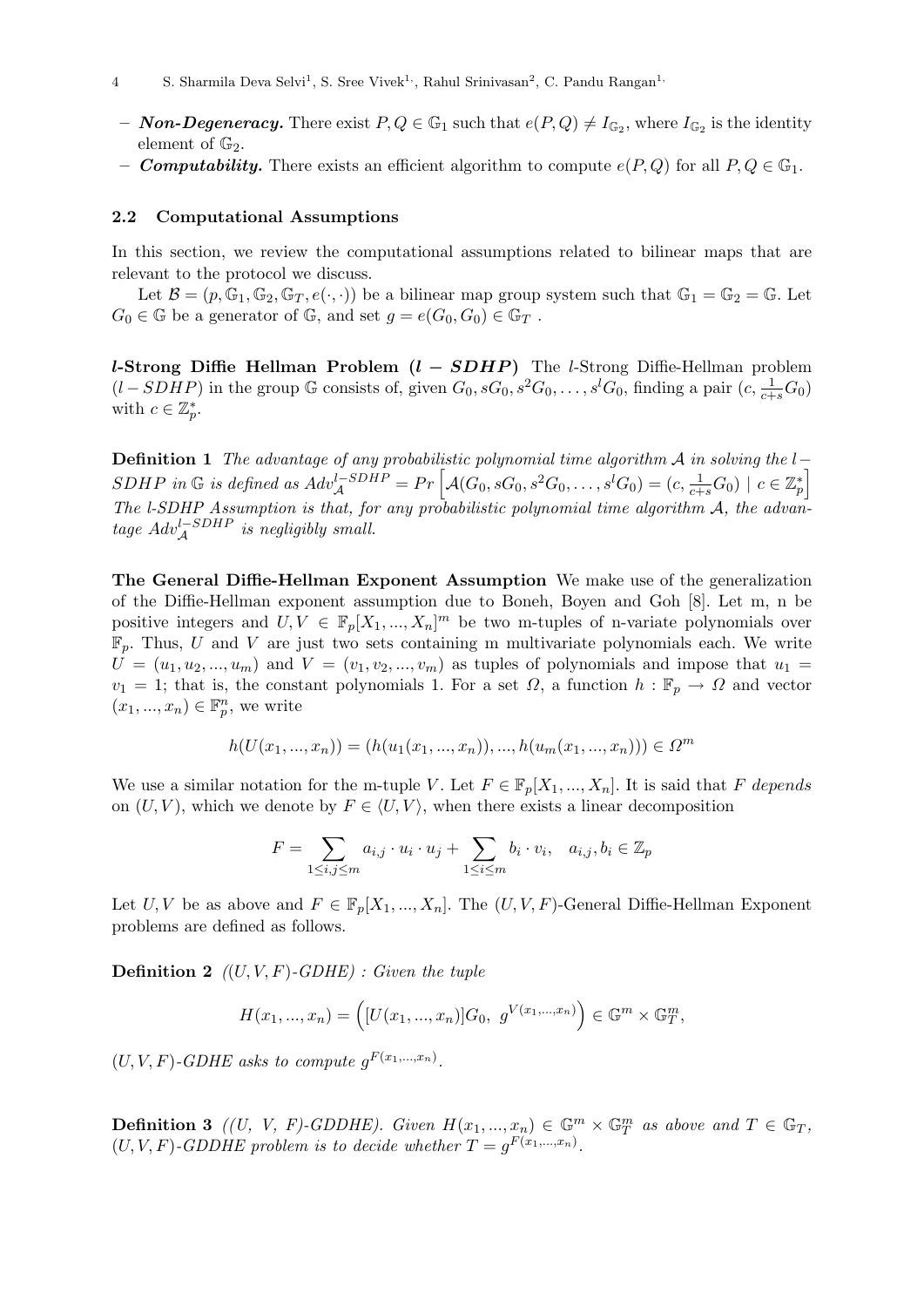Definition 4 The advantage of any probabilistic polynomial time algorithm A in solving the  $(U, V, F) - GDDHE$  problem in G is defined as

$$
Adv_{\mathcal{A}}^{(U,V,F)-GDDHE} = |Pr[\mathcal{A}(U,V,F,g^{F(x_1,...,x_n)}) = 1] - Pr[\mathcal{A}(U,V,F,T) = 1]|
$$

The  $(U, V, F)$ -GDDHE Assumption is that, for any probabilistic polynomial time algorithm  $A$ , the advantage  $Adv_{\mathcal{A}}^{(U,V,F)-GDDHE}$  is negligibly small.

Complexity Bound in Generic Bilinear Groups We state the following upper bound in the framework of the generic group model. We are given oracles to compute the induced group action on  $\mathbb{G}, \mathbb{G}_T$ , and an oracle to compute a non-degenerate bilinear map  $e : \mathbb{G} \times \mathbb{G} \to \mathbb{G}_T$ . We refer to  $\mathbb{G}$  as a generic bilinear group. The following theorem gives an upper bound on the advantage of a generic algorithm in solving the decision  $(U, V, F) - GDDHE$  problem.

**Theorem 1.** Let  $U, V \in \mathbb{F}_p[X_1, ..., X_n]$  be two m-tuples of n-variate polynomials over  $\mathbb{F}_p$  and let  $F \in \mathbb{F}_p[X_1, ..., X_n]$ . Let  $d_U$  (resp.  $d_V, d_F$ ) denote the maximal degree of elements of U (resp. of V, F) and pose  $d = max(2d_U, d_V, d_F)$ . If  $F \notin \langle U, V \rangle$  then for any generic-model adversary A totalizing at most q queries to the oracles (group operations in  $\mathbb{G}, \mathbb{G}_T$  and evaluations of e) which is given  $H(x_1,...,x_n)$  as input and tries to distinguish  $g^{F(x_1,...,x_n)}$  from a random value in  $\mathbb{G}_T$ , one has

$$
Adv(\mathcal{A}) \le \frac{(q+2m+2)^2 \cdot d}{2p}
$$

We refer to [8] for a proof that  $(U, V, F) - GDHE$  and  $(U, V, F) - GDDHE$  have generic security when  $F \notin \langle U, V \rangle$ . In our constructions, the order of the groups  $(p)$  that we consider is exponential in the security parameter  $\lambda$ .

## 2.3 Multi-Receiver Identity-Based Signcryption $(mIBSC)$

A generic  $mIBSC$  for sending a single message to t users consists of the following probabilistic polynomial time algorithms,

- **Setup**(k, N). Given a security parameter k and the size of the maximal set of receivers<sup>1</sup> N, the Private Key Generator (PKG) generates the public parameters params and master secret key  $MSK$  of the system.
- $Extract(ID, MSK)$ . Given an identity ID, the PKG computes the corresponding private  $key S_{ID}$
- **Signcrypt** $(m, ID_A, ID_1, ID_2, ....ID_t, S_A)$ . To send a message m to  $(ID_1, ID_2, ....ID_t)$ , a user with identity  $ID_A$  runs this algorithm to obtain the signcrypted ciphertext  $\sigma$ .
- **Designcrypt** $(\sigma, ID_A, ID_i, S_i)$ . When a user with identity  $ID_i$  and private key  $S_i$  receives the signcrypted ciphertext  $\sigma$  and runs this algorithm to obtain either the plain text m or  $\perp$ according as whether  $\sigma$  was a valid signcryption from identity  $ID_A$  to or not.

## 2.4 Security Model

The notion of semantic security of public key encryption was extended to identity-based signcryption scheme by Malone-Lee in [18]. We describe the security models for confidentiality and unforgeability below.

 $1$  This input is optional. Certain specific schemes may not need this input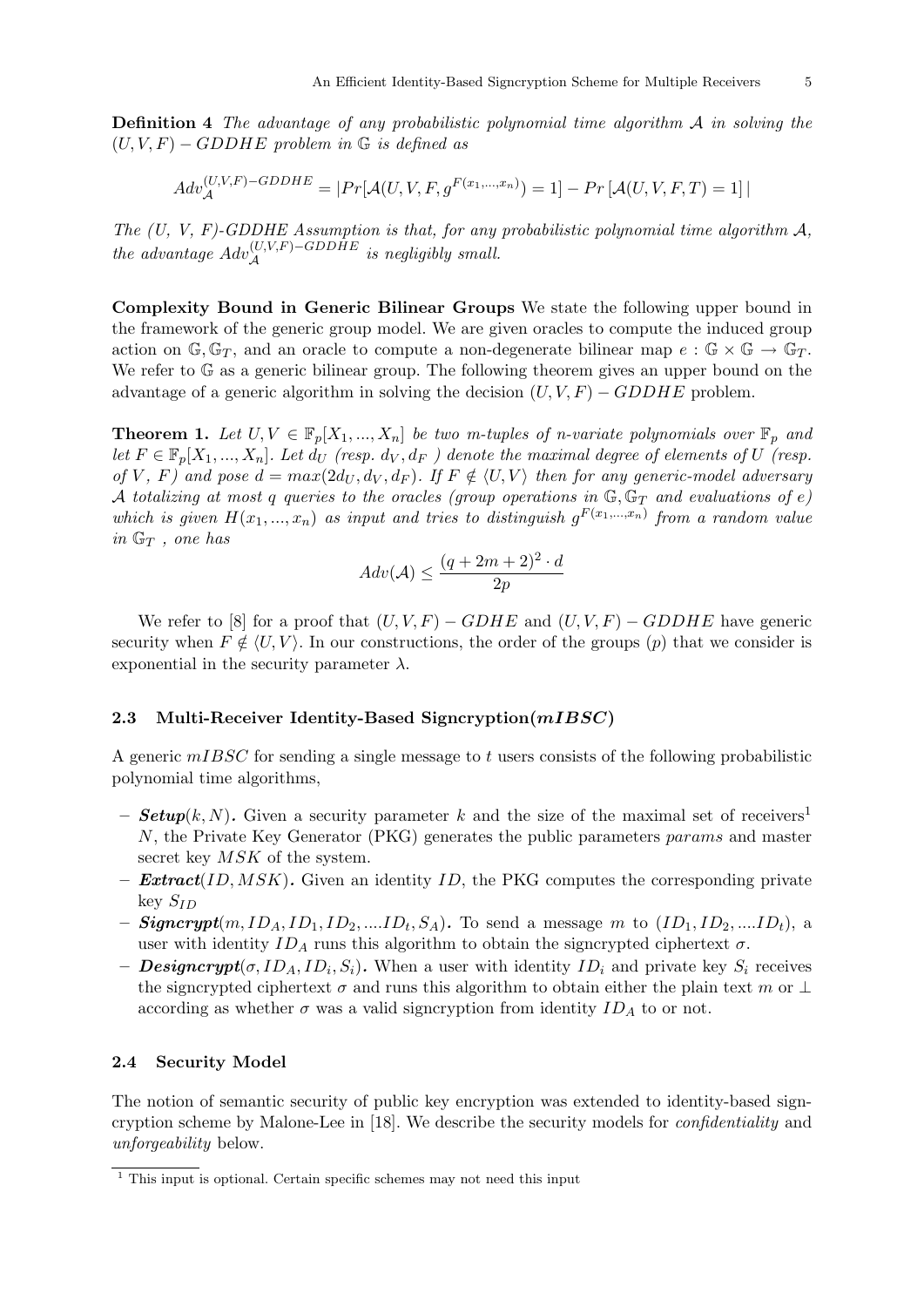Confidentiality The standard notion of Confidentiality for mIBSC schemes is Chosen Ciphertext Security (CCA) and Chosen Plaintext Security (CPA) against Static Adversaries.

A multi-receiver ID-based signcryption scheme is semantically secure against chosen ciphertext attacks (IND-mIBSC-CCA) if no probabilistic polynomial time adversary  $A$  has a non-negligible advantage in the following game.

- 1. Setup : The challenger  $\mathcal C$  runs the *Setup* algorithm to generate the master public key params and the master secret key  $MSK$ . He gives params to the adversary  $A$ . The adversary  $A$ outputs the set of target identities  $S^* = \{ID_1^*, ID_2^*, \ldots, ID_t^*\}.$
- 2. In the first phase, A makes polynomially bounded number of queries to the following oracles. (a) Extract Oracle  $(\mathcal{O}_{Extract})$  – A produces an identity ID and queries for the secret key of ID. The Extract Oracle returns  $S_{ID}$  to A provided ID  $\notin \mathcal{S}^*$ .
	- (b) Signcrypt Oracle  $(\mathcal{O}_{Signcrypt}) A$  produces a message m, sender identity  $ID_A$  and a list of receiver identities  $ID_1, ID_2, \ldots, ID_t$ . C computes the secret key  $S_A$  by using  $Extract(ID<sub>A</sub>,MSK)$  and returns to the adversary A, the signcrypted ciphertext  $\sigma$  by using  $Signcrypt(m, ID_A, ID_1, ID_2, \ldots, ID_t, S_A)$ .
	- (c) Designcrypt Oracle  $(\mathcal{O}_{Designcrypt}) A$  produces a sender identity  $ID_A$ , receiver identity  $ID_B$  and a signcryption  $\sigma$ . The challenger C computes the secret key  $S_B$  from  $Extract(ID_B, MSK)$ , returning the result of  $Designcrypt(\sigma, ID_A, ID_B, S_B)$  to A. The result returned is  $\perp$  if  $\sigma$  is an invalid signcrypted ciphertext from  $ID_A$  to  $ID_B$ .
- 3. A produces two messages  $m_0$  and  $m_1$  of equal length from the message space M and an arbitrary sender identity  $ID_A^*$ . The challenger C flips a coin, sampling a bit  $b \leftarrow \{0,1\}$ and computes  $\sigma^* = Signcrypt(m_b, ID_A^*, ID_1^*, ID_2^*, \ldots, ID_t^*, S_A^*)$ .  $\sigma^*$  is returned to A as challenge signcrypted ciphertext.
- 4. A is allowed to make polynomially bounded number of new queries as in Step 2 with the restrictions that it should not query the *Designcryption Oracle* for the designcryption of  $\sigma^*$ and the *Extract Oracle* for the secret keys of any of  $\{ID_1^*, ID_2^*, \ldots, ID_t^*\}$ , but he is allowed to query the secret key of the sender  $ID_A^*$ .
- 5. At the end of this game, A outputs a bit  $b'$ . A wins the game if  $b' = b$ .

We define the advantage of the adversary  $\mathcal A$  as

$$
Adv_{\mathcal{A}}^{mIBSC-CCA} = |Pr[b = b'] - \frac{1}{2}|
$$

Note. We analogously define security against chosen plaintext attacks (IND-mIBSC-CPA) by preventing the adversary from issuing Designcryption Queries in the above game.

Unforgeability A signcryption scheme is existentially unforgeable under chosen message attack (EUF-mIBSC-CMA) if no probabilistic polynomial time adversary  $A$  has a non-negligible advantage in the following game.

- 1. The challenger C runs the Setup algorithm to generate the master public and private keys params and MSK respectively.  $\mathcal C$  gives system public parameters params to  $\mathcal A$ .  $\mathcal A$  outputs the target identity  $ID^*$  on which he would like to be challenged.
- 2. The adversary A makes polynomially bounded number of queries to the oracles as described in Step 2 of the confidentiality game with the constraint that no Extract query is made on  $ID^*$ .
- 3. Finally A produces a signcrypted ciphertext  $\sigma^*$  along with the receivers' identities  $ID_1^*, ID_2^*, \ldots, ID_t^*$ .  $A$  wins the game if
	- The result of  $Designcrypt(\sigma^*, ID_A^*, ID_i^*)$  for some  $1 \le i \le t$  results in a valid message  $m^*$ .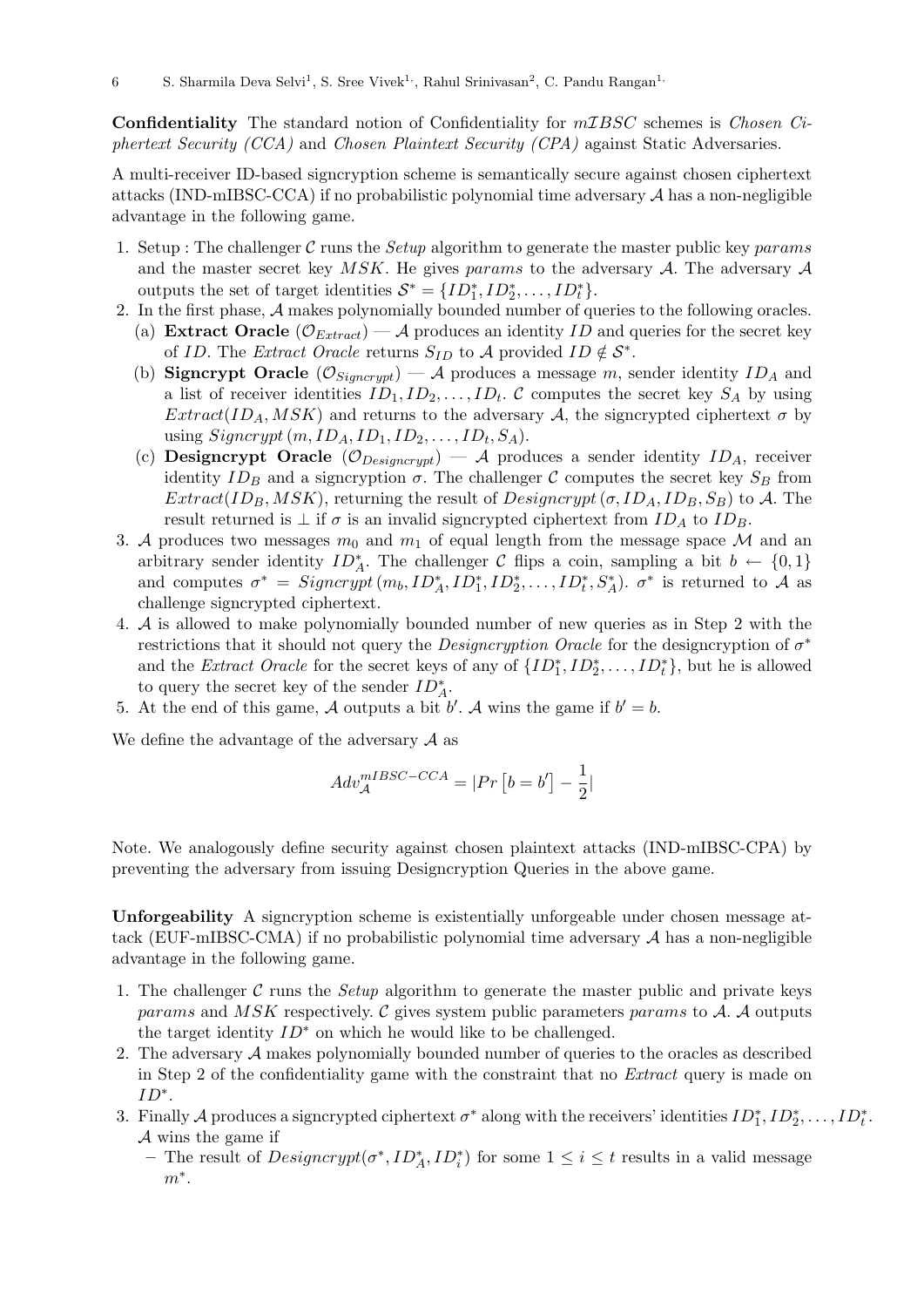− No query to  $\mathcal{O}_{Signcrypt}$  involved  $m^*$ ,  $ID_A^*$  and any set of receivers. Here the adversary  $\mathcal{A}$ is allowed the private keys of

Note. The above definitions for security in the sense of Confidentiality and Unforgeability only model the case where the adversary is static. We can analogously define security against adaptive adversaries by not posing the restriction of specifying the set that the adversary is going to attack beforehand. Modeling a scheme that is secure against adaptive adversaries is an open problem

# 2.5 mIBSC

In this section, we present a scheme that achieves constant-sized ciphertexts and private keys. The size of the public keys is that of the maximal subset of receivers.

mIBSC has the following algorithms.

– **Setup**( $\lambda$ , N) The security parameter of the scheme is  $\lambda$  and N is the maximal size of the set of receivers.  $\mathbb{G}_1$ ,  $\mathbb{G}_2$  are two groups of prime order p, where  $|p| = \lambda$ . P and Q are generators of  $\mathbb{G}_1$  and e is a bilinear map defined as  $e : \mathbb{G}_1 \times \mathbb{G}_1 \to \mathbb{G}_2$ . Let  $n_0$  and  $n_1$  denote the number of bits required to represent an identity and a message respectively. Three hash functions  $H_1: \{0,1\}^{n_0} \to \mathbb{Z}_p^*, H_2: \{0,1\}^{n_1} \times \mathbb{G}_2 \to \mathbb{Z}_p^*, H_3: \mathbb{G}_2 \to \{0,1\}^{(n_1)+|\mathbb{G}_1|}$  are used. The PKG chooses  $s \in_R \mathbb{Z}_p^*$  and computes  $R = sP$  and  $g = e(P, Q)$ . The public parameters are

$$
params = \langle \mathbb{G}_1, \mathbb{G}_2, R, Q, sQ, s^2Q, \dots, s^NQ, g, e(\cdot, \cdot), H_1, H_2, H_3 \rangle.
$$

The Master Secret Key is

$$
MSK = \langle s, P \rangle.
$$

- **Extract**(ID, MSK) The public key and private key of identity ID are  $H_1(ID)$  and  $S_{ID}$  = 1  $\frac{1}{H_1(ID)+s}P$  respectively.
- $\it Signcrypt(m, ID_A, ID_1, ID_2, \ldots, ID_t, S_A)$  Suppose  $A$  wants to signcrypt a message  $m$  to  $t$ receivers with identities  $ID_1, ID_2, \ldots, ID_t$ . User A does the following.
	- 1. Choose r uniformly and random from  $\mathbb{Z}_p^*$
	- 2. Compute the following.

$$
(a) \ \alpha = g^r
$$

- (b)  $X = -rR$
- (c)  $h = H_2(m, \alpha)$
- (d)  $Z_A = (r + h) S_A$
- (e)  $c = m||Z_A \oplus H_3(\alpha)$
- (f)  $y = \left[ \prod_{i=1}^{t} (s + H_1 (ID_i)) \right] rQ$
- 3. The signcrypted ciphertext is  $\sigma = \langle c, X, y, \mathcal{L} \rangle$ , where  $\mathcal L$  is the list of receivers who can decrypt the message.
- **Designcrypt**( $\sigma$ , ID<sub>A</sub>, ID<sub>i</sub>, S<sub>i</sub>) A receiver with identity ID<sub>i</sub> uses his secret key S<sub>i</sub> to designcrypt  $\sigma = \langle c, X, y, \mathcal{L} \rangle$  from  $ID_A$  as follows.
	- 1. Compute the following.
		- (a)  $\alpha' = \left[ e(S_i, y) \cdot e\left(X, \frac{1}{s} \left[ \prod_{j=1, j\neq i}^t (s + H_1(ID_j)) \prod_{j=1, j\neq i}^t H_1(ID_j) \right] Q \right) \right] \frac{1}{\prod_{j=1, j\neq i}^t H_1(ID_j)}$ (b)  $m||Z'_A = c \oplus H_3(\alpha')$
		- (c)  $h = H_2(m, \alpha')$
	- 2. If  $\alpha' = e(Z'_A, (H_1(ID_A)Q + sQ)) g^{-h}$ , return m. Otherwise, return  $\perp$ .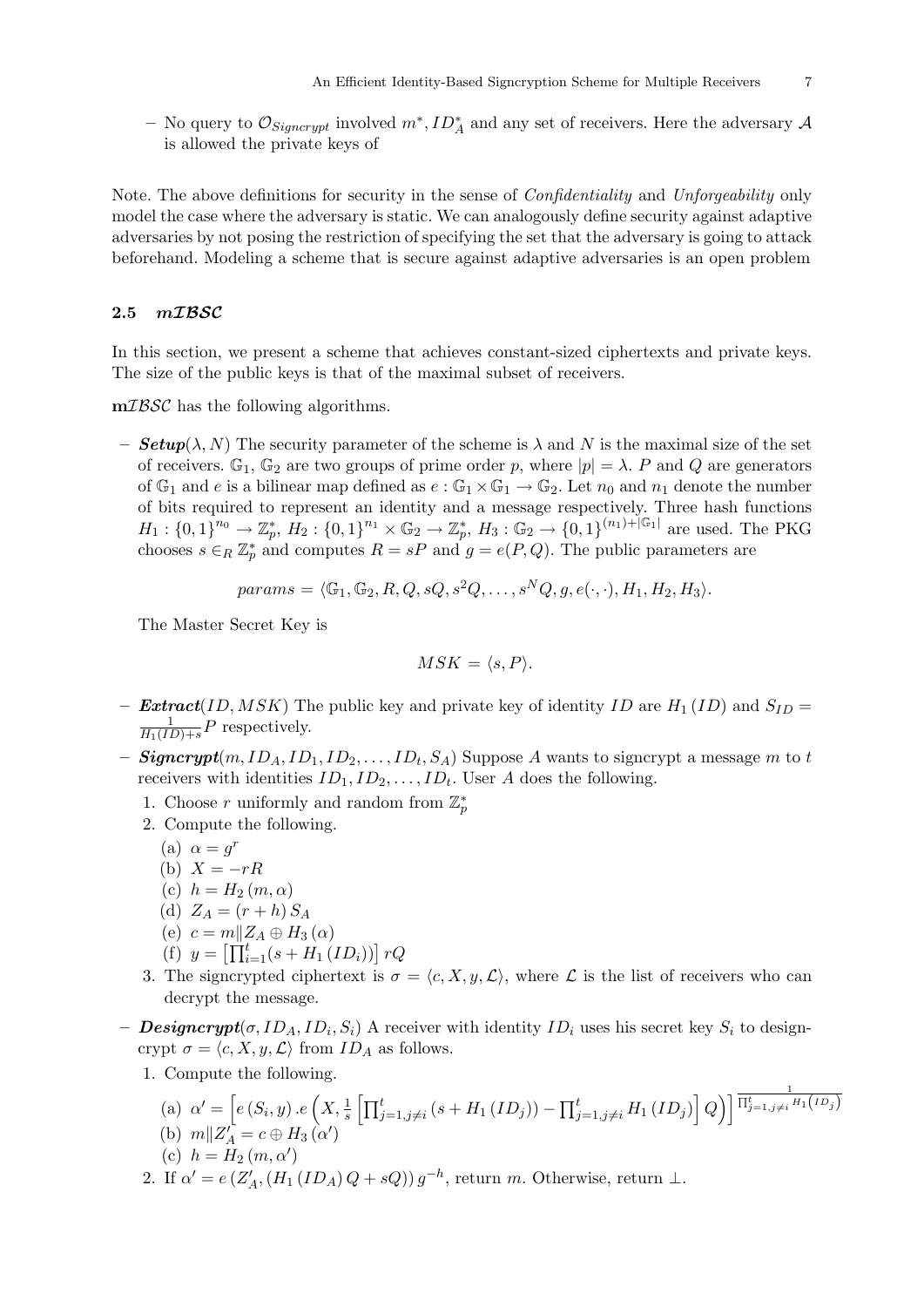**Note**: To compute the above expression  $\frac{1}{s} \left[ \prod_{j=1,j\neq i}^{t} (s + H_1 (ID_j)) - \prod_{j=1,j\neq i}^{t} H_1 (ID_j) \right] Q$ knowledge of  $s$  or  $1/s$  is not needed. The expression  $\left[\prod_{j=1,j\neq i}^{t}(s+H_1\left(ID_j\right)\right]-\prod_{j=1,j\neq i}^{t}H_1\left(ID_j\right)\right]Q$ is a polynomial of degree  $(t-1)$  in s WITHOUT a constant term and thus the expression 1  $\frac{1}{s}\left[\prod_{j=1,j\neq i}^{t}(s+H_1\left(ID_j\right)\right]-\prod_{j=1,j\neq i}^{t}H_1\left(ID_j\right)\right]Q$ is a polynomial say  $f(s),$  of degree  $(t-2)$ in s. Since  $sQ, s^2Q, \ldots, s^{(t-2)}Q$  where  $t \leq N$ , are all available in master public parameters params,  $f(s)Q$  can be computed. Thus,  $\frac{1}{s} \left[ \prod_{j=1,j\neq i}^{t} (s + H_1 (ID_j)) - \prod_{j=1,j\neq i}^{t} H_1 (ID_j) \right] Q$  $= f(s)Q$  can be computed without the knowledge of s.

Correctness. It is easy to see that the above decryption algorithm is consistent. Indeed, if  $\sigma$  is a valid ciphertext to  $ID_i$ ,

$$
\beta = e(S_i, y) . e(X, \frac{1}{s} [\prod_{j=1, j \neq i}^{t} (s + H_1(ID_j)) - \prod_{j=1, j \neq i}^{t} H_1(ID_j)]Q)
$$
  
\n
$$
= e(P, Q)^{r} {\prod_{j=1, j \neq i}^{t} [s + H_1(ID_j)] - [\prod_{j=1, j \neq i}^{t} (s + H_1(ID_j)) - \prod_{j=1, j \neq i}^{t} H_1(ID_j)] }
$$
  
\n
$$
= g^{r} {\prod_{j=1, j \neq i}^{t} H_1(ID_j)}
$$
  
\nHence,  $\alpha = \beta^{\frac{1}{\prod_{j=1, j \neq i}^{t} H_1(ID_j)}}$ 

#### Security Properties

**Definition 5**  $((U, V, F) - GDDHE)$ . Let  $\mathcal{B} = (p, \mathbb{G}_1, \mathbb{G}_2, e(0))$  be a bilinear map group system and let f and g be two coprime polynomials with pairwise distinct roots, of respective orders l and t. Let  $P_0$  and  $Q_0$  be generators of  $\mathbb{G}_1$ . Given

$$
\begin{pmatrix} P_0, sP_0, \dots, s^{l-1}P_0 & s.f(s)P_0, s^2.f(s)P_0, s^3.f(s)P_0 & \gamma.s.f(s)P_0 \\ Q_0, sQ_0, \dots, s^{N+3}Q_0 & \gamma.s.g(s)Q_0 \end{pmatrix}
$$

and  $T \in \mathbb{G}_2$ , solving the  $(U, V, F) - GDDHE$  problem consists of deciding whether T is equal to  $e(P_0,Q_0)^{\gamma \cdot f(s)}$  or is some random element of  $\mathbb{G}_2$ .

Corollary 1 (Generic security of  $(U, V, F) - GDDHE$ ). For any probabilistic algorithm A that totalizes of at most q queries to the oracles performing the group operations in  $\mathbb{G}_1$ ,  $\mathbb{G}_2$  and the bilinear map  $e(\cdot, \cdot)$ ,

$$
Adv^{GDDHE}(U, V, F, A) \le \frac{(q + 2(l + N + 9) + 2)^2 \cdot d}{2p}
$$

with  $d = 2 \cdot max(N + 3, l + 1)$ .

Proof. Refer Appendix C

**Theorem 2.** Assume that an IND-mIBSC-CCA adversary A has an advantage  $\epsilon$  against mIBSC, asking at most l extraction queries. Then there is an algorithm R to solve the  $(U, V, F)$  – GDDHE problem with advantage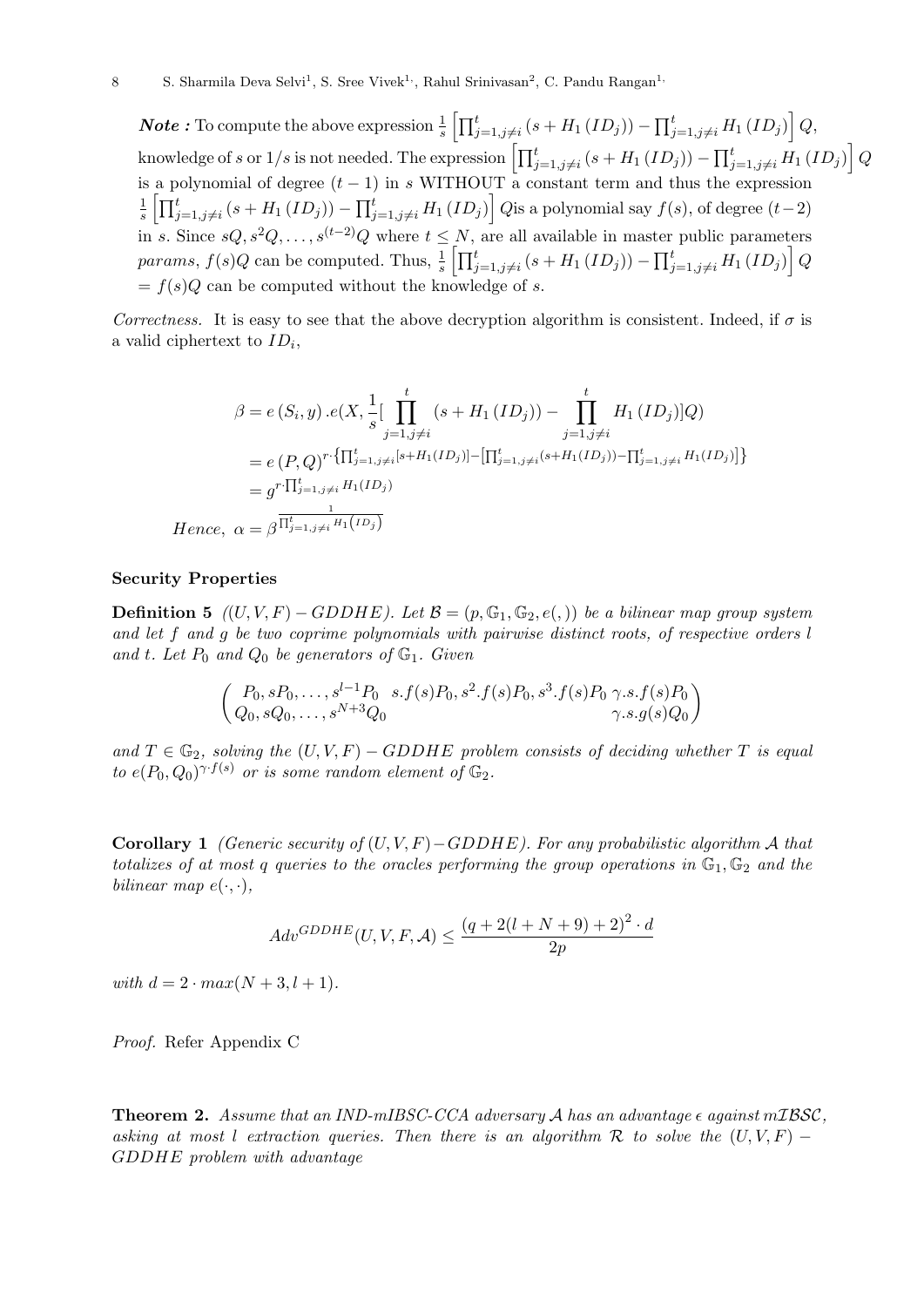$\epsilon' \geq \epsilon/2$ 

Proof. Refer Appendix A

Theorem 3. Assume that an EUF-mIBSC-CMA adversary A making l extraction queries,  $q_{H_i}$  queries to random oracles  $H_i$  (i= 1,2,3) and  $q_{sc}$  signcryption queries, has an advantage  $\epsilon \geq 10(q_{sc}+1)(q_{sc}+q_{H_2})/2^k$  has an advantage  $\epsilon$  against mIBSC. Then there is an algorithm  $\mathcal R$  to solve the  $(l+N)$  – SDHP with advantage

 $\epsilon' \geq 1/9$ 

Proof. Refer Appendix B

## 3 Conclusion

To the best of our knowledge identity-based multireceiver signcryption schemes reported in literature are [14][26]. However, Tan [25] has broken the scheme reported in [14] and Sharmila et al. have shown the flaws in [26] and given the fix for the same. Hence the only existing correct scheme is the scheme reported in [21]. This paper makes a significant improvement over the scheme in [21] and hence this is by far the best scheme available till date. We also formally prove the security of these schemes in the sense of confidentiality and unforgeability, based on the  $l - SDHP$  and the GDDHE assumptions. The major flaws in all the broken systems are all related to the insider security of the schemes. In the scheme proposed in this paper we have specifically addressed the issue and designed the scheme with proven insider security.

To our knowledge, no public key multi-receiver encryption scheme is known to resist fully adaptive adversaries. We leave this as an open problem. Another interesting problem would be to design a scheme that is secure under weaker assumptions and achieves efficiency comparable to ours.

|                     | Storage Cost      |                        | Computational Cost -                             |                   |               |
|---------------------|-------------------|------------------------|--------------------------------------------------|-------------------|---------------|
| Scheme              |                   | Public Key Private Key | No. of pairings for                              | Header            |               |
|                     | Size <sup>2</sup> | Size                   | $ \text{(Signeryption}, \text{Designcryption}) $ | Size <sup>3</sup> | Status        |
| Duan and Cao $[14]$ | O(1)              | O(1)                   | (1,4)                                            | O(t)              | Broken        |
| Yu et al. $[26]$    | O(1)              | O(1)                   | (1,3)                                            | O(t)              | Broken        |
| Sharmila et al.[21] | O(1)              | O(1)                   | (1,3)                                            | O(t)              | <i>Secure</i> |
| Our Construction 3  | O(N)              | O(1)                   | (0,3)                                            | O(1)              | <i>Secure</i> |

## References

- 1. Michel Abdalla, Eike Kiltz, and Gregory Neven. Generalized key delegation for hierarchical identity-based encryption. In ESORICS, pages 139–154, 2007.
- 2. Joonsang Baek, Reihaneh Safavi-Naini, and Willy Susilo. Efficient multi-receiver identity-based encryption and its application to broadcast encryption. In Public Key Cryptography, pages 380–397, 2005.
- 3. Joonsang Baek, Ron Steinfeld, and Yuliang Zheng. Formal proofs for the security of signcryption. In Public Key Cryptography, pages 80–98, 2002.
- 4. Manuel Barbosa and Pooya Farshim. Efficient identity-based key encapsulation to multiple parties. In IMA Int. Conf., pages 428–441, 2005.

 $\overline{1}$  N is the maximal size of the receiver set.

 $2$ <sup>2</sup> t is the size of the receiver set.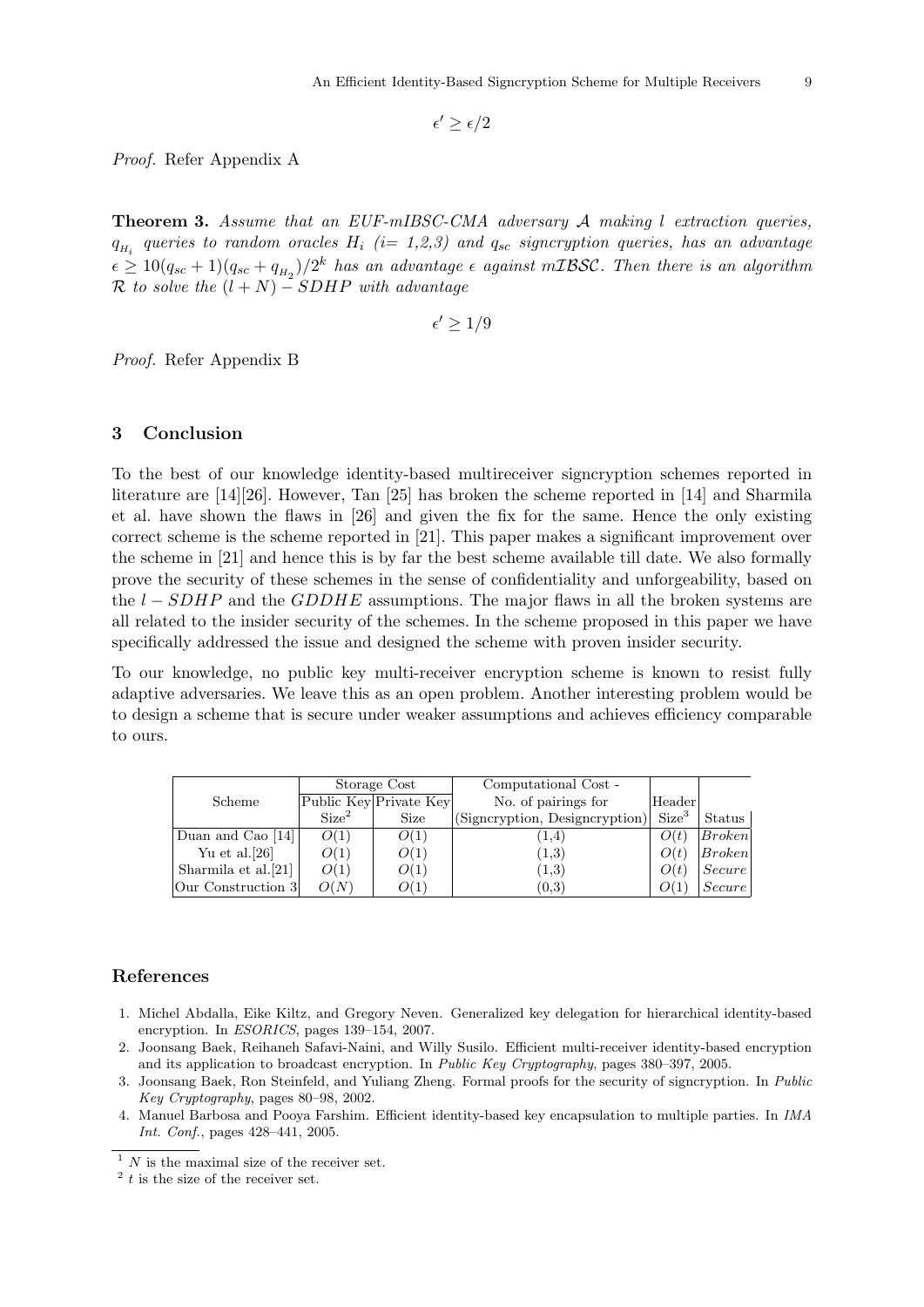- 5. Paulo S. L. M. Barreto, Benoît Libert, Noel McCullagh, and Jean-Jacques Quisquater. Efficient and provablysecure identity-based signatures and signcryption from bilinear maps. In ASIACRYPT, pages 515–532, 2005.
- 6. Olivier Baudron, David Pointcheval, and Jacques Stern. Extended notions of security for multicast public key cryptosystems. In ICALP, pages 499–511, 2000.
- 7. Mihir Bellare, Alexandra Boldyreva, and Silvio Micali. Public-key encryption in a multi-user setting: Security proofs and improvements. In EUROCRYPT, pages 259–274, 2000.
- 8. Dan Boneh, Xavier Boyen, and Eu-Jin Goh. Hierarchical identity based encryption with constant size ciphertext. In EUROCRYPT, pages 440–456, 2005.
- 9. Dan Boneh and Matthew K. Franklin. Identity-based encryption from the weil pairing. In CRYPTO, pages 213–229, 2001.
- 10. Sanjit Chatterjee and Palash Sarkar. Multi-receiver identity-based key encapsulation with shortened ciphertext. In INDOCRYPT, pages 394–408, 2006.
- 11. L. Chen, Keith Harrison, David Soldera, and Nigel P. Smart. Applications of multiple trust authorities in pairing based cryptosystems. In InfraSec, pages 260–275, 2002.
- 12. Liqun Chen and John Malone-Lee. Improved identity-based signcryption. In Public Key Cryptography, pages 362–379, 2005.
- 13. Cécile Delerablée. Identity-based broadcast encryption with constant size ciphertexts and private keys. In ASIACRYPT, pages 200–215, 2007.
- 14. Shanshan Duan and Zhenfu Cao. Efficient and provably secure multi-receiver identity-based signcryption. In ACISP, pages 195–206, 2006.
- 15. Amos Fiat and Moni Naor. Broadcast encryption. In CRYPTO, pages 480–491, 1993.
- 16. Kaoru Kurosawa. Multi-recipient public-key encryption with shortened ciphertext. In Public Key Cryptography, pages 48–63, 2002.
- 17. Benot Libert and Jean-Jacques Quisquater. New identity based signcryption schemes from pairings. Cryptology ePrint Archive, Report 2003/023, 2003.
- 18. John Malone-Lee. Identity-based signcryption. Cryptology ePrint Archive, Report 2002/098, 2002.
- 19. David Pointcheval and Jacques Stern. Security arguments for digital signatures and blind signatures. J. Cryptology, 13(3):361–396, 2000.
- 20. Ryuichi Sakai and Jun Furukawa. Identity-based broadcast encryption. Cryptology ePrint Archive, Report 2007/217, 2007. http://eprint.iacr.org/.
- 21. S. Sharmila Deva Selvi, S. Sree Vivek, Ragavendran Gopalakrishnan, Naga Naresh Karuturi, and C. Pandu Rangan. Cryptanalysis of id-based signcryption scheme for multiple receivers. Cryptology ePrint Archive, Report 2008/238, 2008.
- 22. Adi Shamir. Identity-based cryptosystems and signature schemes. In CRYPTO, pages 47–53, 1984.
- 23. Nigel P. Smart. Access control using pairing based cryptography. In CT-RSA, pages 111–121, 2003.
- 24. Nigel P. Smart. Efficient key encapsulation to multiple parties. In SCN, pages 208–219, 2004.
- 25. Chik How Tan. On the Security of Provably Secure Multi-Receiver ID-Based Signcryption Scheme. IEICE-Transaction on Fundamentals of Electronics, Communication & Computer Science, E91-A, Number=7, 2008.
- 26. Yong Yu, Bo Yang, Xinyi Huang, and Mingwu Zhang. Efficient identity-based signcryption scheme for multiple receivers. In ATC, pages 13–21, 2007.
- 27. Yuliang Zheng. Digital signcryption or how to achieve cost(signature & encryption) << cost(signature) + cost(encryption). In CRYPTO, pages 165–179, 1997.

## A Proof of Theorem 2

Both the adversary and the challenger are given as input N, the maximal size of a set of included users  $S$ , and l the total number of extraction queries and q the total number of random oracle queries that can be issued by the adversary. Algorithm  $R$  is given as input a group system  $\mathcal{B} = (p, \mathbb{G}_1, \mathbb{G}_2, e(0))$ , and a  $(U, V, F) - GDDHE$  instance in  $\mathcal{B}$ . We thus have f and g, two coprime polynomials with pairwise distinct roots, of respective orders  $l$  and  $t$  respectively, and

$$
\begin{pmatrix} P_0, sP_0, \dots, s^{l-1}P_0 & s.f(s)P_0, s^2.f(s)P_0, s^3.f(s)P_0 \gamma.s.f(s)P_0 \\ Q_0, sQ_0, \dots, s^{N+2}Q_0 & \gamma.s.g(s)Q_0 \end{pmatrix}
$$

and  $T \in \mathbb{G}_2$ , which is either is equal to  $e(P_0, Q_0)^{\gamma \cdot f(s)}$  or to some random element of  $\mathbb{G}_2$ Notations.

$$
- f(X) = \prod_{i=1}^{l} (X + x_i)
$$
  
- g(X) = \prod\_{i=l+1}^{l+t} (X + x\_i)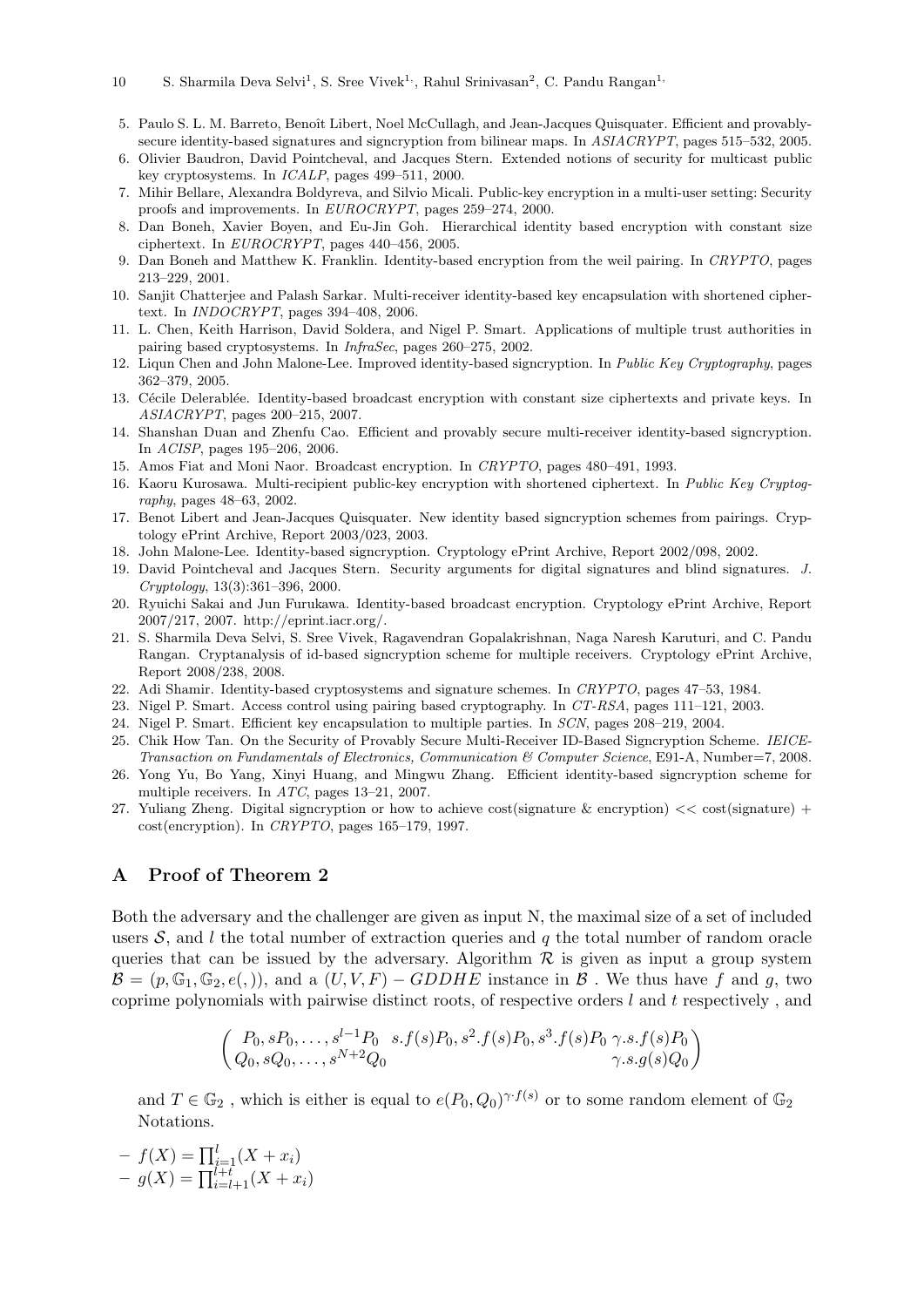- 
$$
f_i(x) = \frac{f(x)}{x + x_i}
$$
 for  $i \in [1, l]$ , which is a polynomial of degree  $l - 1$ 

**Init Phase:** The adversary A outputs a t-set  $\mathcal{S}^* = \{ID_1^*, ..., ID_t^*\}$  of identities that he wants to attack.

**Setup Phase:** To generate the system parameters,  $\mathcal{R}$  formally sets  $P = f(s)P_0$  (i.e. without computing it) and sets

$$
- Q = Q_0
$$
  
- R = s.f(s)P<sub>0</sub> = sP  
- g = e(P<sub>0</sub>, Q<sub>0</sub>)<sup>f(s)</sup> = e(P, Q)

R then defines the Public Key PK as  $Q, sQ, s^2Q, \ldots, s^NQ, R, g$ . Note R cannot compute the value of P.

Query phase 1: At any time the adversary  $A$  can query the following random oracles. To respond to these queries,  $\mathcal{R}$  maintains three lists  $\mathcal{L}_{H_1}, \mathcal{L}_{H_2}, \mathcal{L}_{H_3}$ .

- 1.  $H_1$  Queries: The list  $\mathcal{L}_{H_1}$  contains at the beginning:  $(*, x_i)_{i=1}^l$   $(ID_i, x_i)_{i=l+1}^{l+t}$  (we choose to note \* an empty entry in  $\mathcal{L}_{H_1}$ ). When the adversary issues a hash query on identity  $ID_i$ ,
	- If  $ID_i$  already appears in the list  $\mathcal{L}_{H_1}$ , R responds with the corresponding  $x_i$ .
	- Otherwise, R picks an  $x_i$  for some  $(*, x_i)$  in  $\mathcal{L}_{H_1}$ , returns  $H(ID_i) = x_i$ , and completes the list with  $(ID_i, x_i)$ .
- 2. Extraction query  $(ID_i):$  The challenger runs Extract on  $ID_i \notin S^*$  and forwards the resulting private key to the adversary. To generate the keys,
	- If A has already issued a hash query on  $ID_i$ , then R uses the corresponding  $x_i$  to compute  $S_{ID_i} = f_i(s)P_0 = \frac{1}{s+1}$  $\frac{1}{s+x_i}F$
	- Otherwise,  $\mathcal{R}$  sets  $H(ID_i) = x_i$ , computes the corresponding  $S_{ID_i}$  exactly as above, and completes the list  $\mathcal{L}_{H_1}$  for  $ID_i$ .
- 3.  $H_2$  queries: To respond to these queries R maintains a list of tuples called the  $\mathcal{L}_{H_2}$  list. Each entry in the list is a tuple of the form  $(m_i, \alpha_i, h_i)$ . Initially the list is empty. To respond to query  $(m_i, \alpha_i)$  algorithm  $R$  does the following:
	- If the query  $(m_i, \alpha_i)$  already appears in the list in a tuple  $(m_i, \alpha_i, h_i)$  then respond with  $H_2(m_i, \alpha_i) = h_i.$
	- Otherwise, R just picks a random  $h_i \leftarrow \mathbb{Z}_p^*$  and adds the tuple  $(m_i, \alpha_i, h_i)$  to the list
	- It responds to A with  $H_2(m_i, \alpha_i) = h_i$ .
- 4.  $H_3$  queries: To respond to these queries R maintains a list of tuples called the  $\mathcal{L}_{H_3}$  list. Each entry in the list is a tuple of the form  $(\alpha_i, h_i)$ . Initially the list is empty. To respond to query  $\alpha_i$  algorithm  $\mathcal R$  does the following:
	- If the query  $\alpha_i$  already appears in the list in a tuple  $(\alpha_i, h_i)$  then respond with  $H_3(\alpha_i)$  =  $h_i.$
	- Otherwise,  $\mathcal R$  just picks a random  $h_i \leftarrow \{0,1\}^n$  where n is the number of bits in a message and adds the tuple  $(\alpha_i, h_i)$  to the list
	- It responds to A with  $H_3(\alpha_i) = h_i$ .
- 5. Signcryption Queries : Of the form  $(m, ID_A, ID_1, ID_2, \ldots, ID_n)$  If  $ID_A \notin S^*$ , R proceeds as in normal Signcrypt algorithm. Otherwise, he does the following
	- Pick  $r \in_R \mathbb{Z}_p^*$  and set  $Z_A = r.sP$
	- Pick  $h \in_R \mathbb{Z}_p^*$
	- Compute  $y = r(s(x_A + s) h) \prod_{i=1}^{n} (s + x_i)Q$  and  $X = r$ .  $(s(s + x_A) h) sF$
	- Computes  $\alpha = e(Z_A, (s + x_A)Q).g^{-h \cdot r}$  and picks a random string V of length same as the message
	- Returns  $\langle m||Z_A \oplus V, X, y \rangle$  and enters the tuples  $(m, \alpha, h \cdot r)$  and  $(\alpha, V)$  in  $\mathcal{L}_2$  and  $\mathcal{L}_3$ respectively.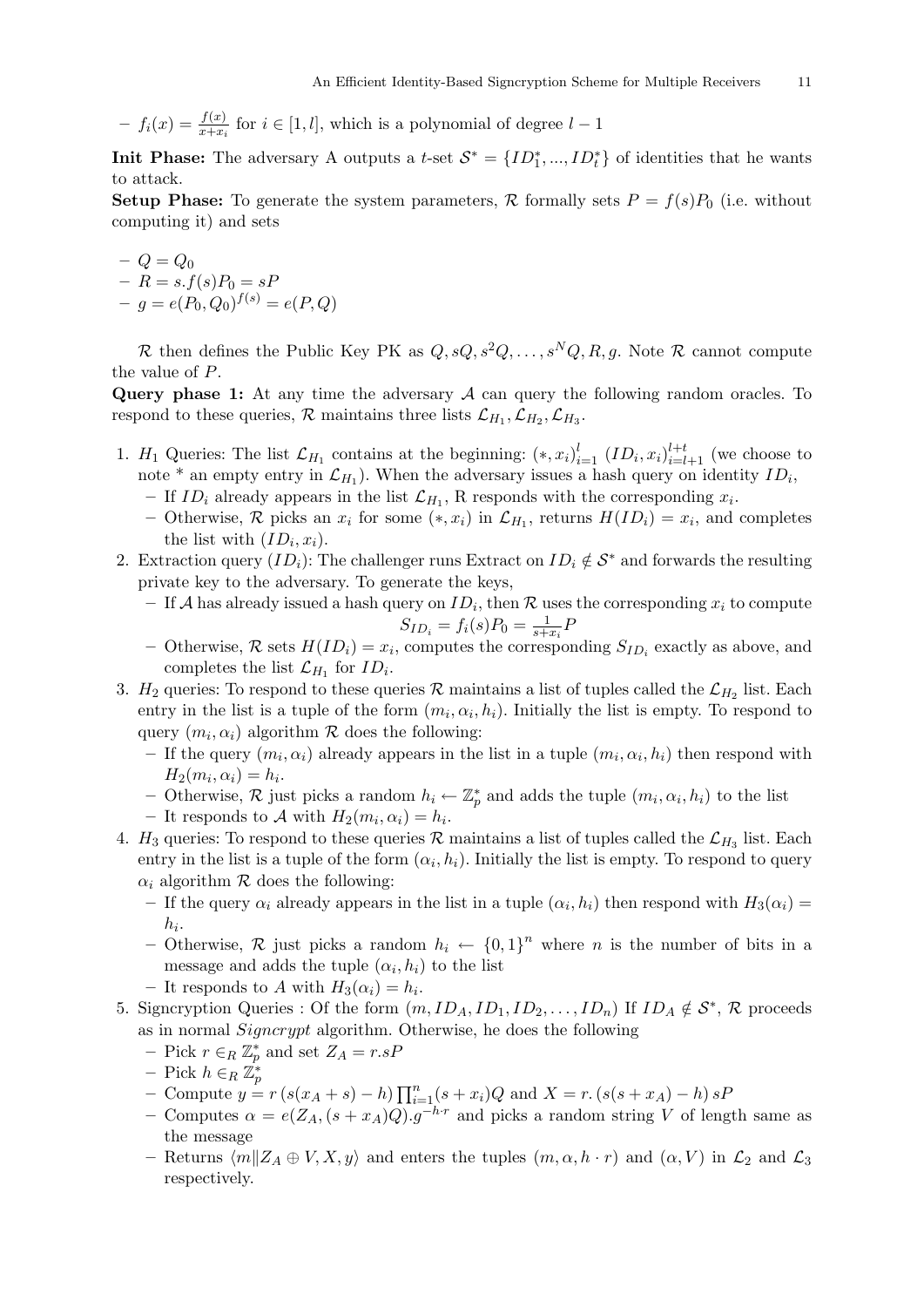As one can see, the returned ciphertext will pass off as a valid one as

$$
e(Z_A, (s + x_A)Q).g^{-h \cdot r} = g^{r \cdot (s(s + x_A) - h)}
$$
  
=  $e(S_i, y) \cdot e\left(X, \frac{1}{s} \left[\prod_{j=1, j \neq i}^{n} (s + H_1(ID_j)) - \prod_{j=1, j \neq i}^{n} H_1(ID_j)\right] Q\right)$ 

6. Designcryption Queries : Of the form  $(\sigma, ID_A, ID_i)$  R retrieves  $Z_A$  from  $\sigma$  and searches  $\mathcal{L}_2$ for an entry of the form  $(m_j, \alpha_j, h_j)$  and corresponding entry  $\alpha_j, V_j$  from list  $L_3$  that satisfies the follo wing condition,

$$
m||Z_A = c \oplus V_j
$$
  
\n
$$
\alpha_j = e(Z_A, H_1(ID_A)Q + sQ) \cdot g^{-h_j}
$$

If such an entry is present, R returns  $m_i$ . Otherwise, returns  $\perp$ .

We note that if  $\sigma$  is a valid ciphertext, then  $h_j$  is the correct value of  $H_2(m_j, \alpha_j)$ . If A has queried the  $H_2$  oracle for these values, then an entry of the form  $(m_i, \alpha_i, h_i)$  will be present in  $\mathcal{L}_2$ , which  $\mathcal R$  retrieves. The only other case in which  $\mathcal A$  produces a valid ciphertext is by correctly guessing the hash value. In a perfect simulation, this ciphertext using the correct guessed value should pass of as a valid one. But in our simulation, this does not happen. However we note that this event occurs only with a probability of  $1/p$  which is of the order of  $1/2^k$ , which is negligible in the security parameter k.

**Challenge Phase:** When A decides that phase 1 is over, he gives two messages  $m_0$  and  $m_1$ and a sender's identity  $ID_A$ , algorithm  $R$  sets  $\alpha = T$ , picks random c and responds with the challenge ciphertext  $\sigma^* = \langle c, X, y, \mathcal{L} \rangle$  where  $X = r.s.f(s)P_0, y = \gamma.s.g(s)Q_0$ . Note that if  $T = g^{\gamma}$ , then  $(X, y)$  is a valid encryption of  $\alpha = g^{\gamma}$ , although  $\sigma^*$  may not be a valid ciphertext. Query phase 2: The adversary continues to issue queries with the constraint that no extraction query is made on  $ID_i$  for  $ID_i \in \mathcal{S}^*$ 

Guess Phase: Finally, the adversary A outputs a guess b

R ignores the answer and searches  $\mathcal{L}_{H_3}$  for an entry of the form  $(T, *)$ . If present, he outputs 1 (indicating that  $T = g^{\gamma}$ ). Otherwise, he outputs 0.

We note that if  $(X, y)$  is a valid encryption of T, then an adversary with a non-negligible advantage in the above game must have issued a  $H_3$  query on T, in which case an entry of the form  $(T, *)$  will be present in  $\mathcal{L}_{H_3}$ .

$$
Adv_{\mathcal{R}}^{GDDHE}(U_3, V_3, F_3) = Pr [b = b'|real] - Pr [b = b'|random]
$$

$$
= \frac{1}{2} \cdot Adv_{\mathcal{A}}^{mIBSC-CCA}
$$

#### B Proof of Theorem 3

Let  $l$  be the maximum number of extraction queries that can be queried by the adversary  $A$  and N be the maximal size of the receiver set. Algorithm R takes as input  $(Q, sQ, s^2Q, \ldots, s^{l+N}Q)$ and aims to find a pair  $(c, \frac{1}{c+s}Q)$ . In a setup phase, it builds a generator  $G \in \mathbb{G}_1$ , such that it knows  $l-1$  pairs  $(x_i, \frac{1}{x_i+s}G)$  for  $x_1, \ldots, x_{l-1} \in_R \mathbb{Z}_p^*$ . To do so,

- It picks  $\beta \in_R \mathbb{Z}_p^*$  and sets  $P = \beta Q$
- $-$  It picks  $x_1, x_2, \ldots, x_{l-1} \in_R \mathbb{Z}_p^*$  and expands  $f(z) = \prod_{i=1}^{l-1} (z + x_i)$  to obtain  $c_0, c_1, \ldots, c_{l-1} \in R$  $\mathbb{Z}_p^*$  so that  $f(z) = \sum_{i=0}^{l-1} c_i z^i$ .
- $-$  It sets generators  $H = \sum_{i=0}^{l-1} c^i(s^i Q) = f(s)Q$  and  $G = \beta H = f(s)P$ . It computes  $\sum_{i=1}^{l} c_{i-1}(s^i Q) =$  $sH, s^2H, \ldots, s^NH$  and  $g = e(G, H)$  and makes  $\langle sG, H, sH, s^2H, s^3H, \ldots, s^NH, g = e(G, H)\rangle$ public.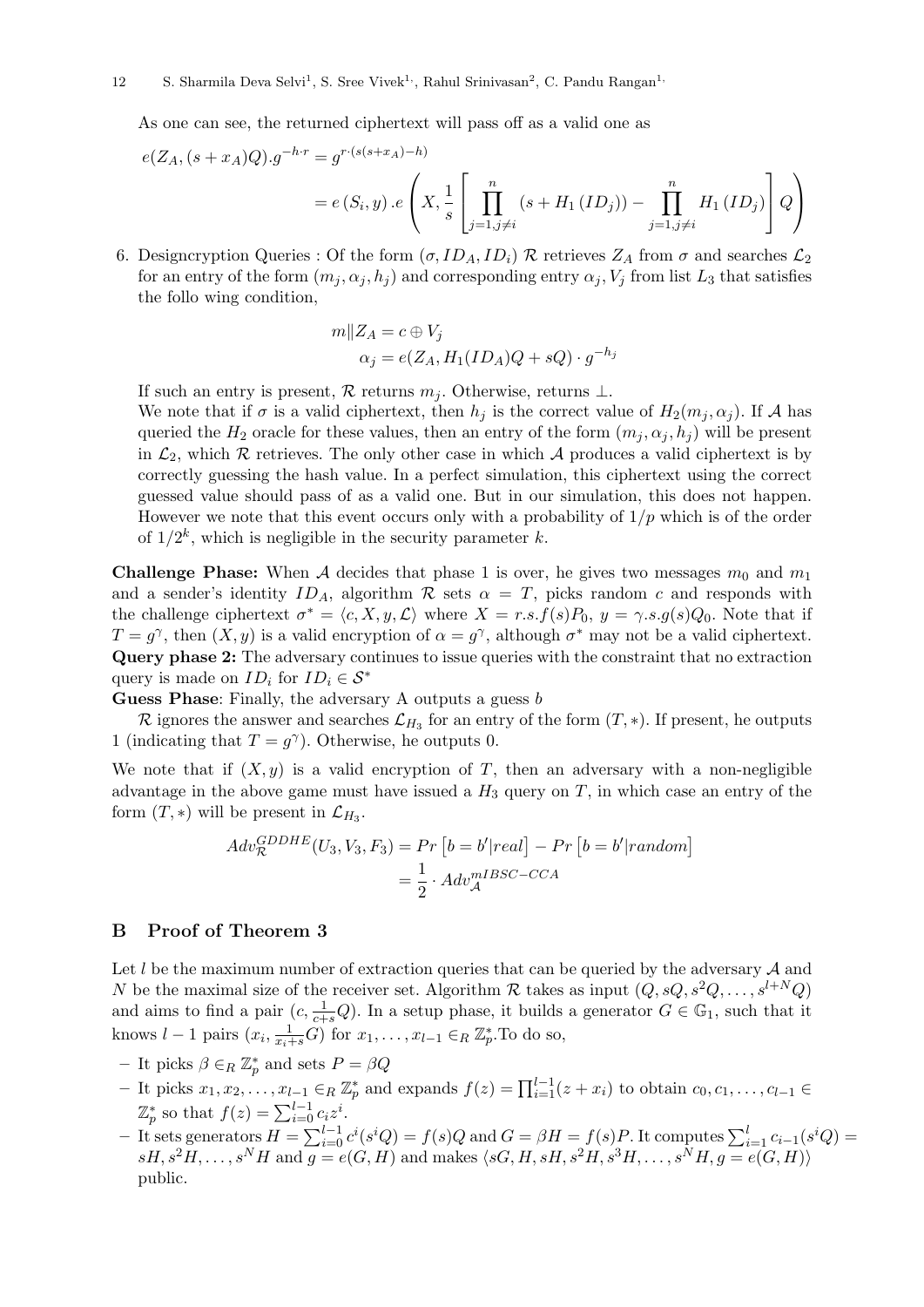- For 
$$
1 \leq i \leq l-1
$$
,  $\mathcal{R}$  expands  $f_i(z) = \frac{f(z)}{(z+x_i)} = \sum_{i=0}^{l-2} d_i z^i$  and  $\beta \cdot f_i(s)P = \frac{1}{x_i+s}G$ 

A inputs  $ID^*$  on which it would like to challenged and a set of receivers  $ID_1^*, ID_2^*, \ldots, ID_t^*$ . is then ready to answer  $\mathcal{A}$ 's queries along the course of the game. It first initializes a counter i to 1. For simplicity, we assume that queries to  $H_1$  are distinct, and that any query involving an identifier ID is preceded by the random oracle query  $H_1(ID)$ .

- 1.  $H_1$  queries on an identity  $ID : \mathcal{R}$  returns a random  $x^* \in_R \mathbb{Z}_p^*$  if  $ID = ID^*$ . Otherwise,  $\mathcal{R}$ answers  $x = x_i$  and increments i. R stores  $(ID, x)$  in a list  $\mathcal{L}_{H_1}$ .
- 2.  $H_2$  queries: To respond to these queries R maintains a list of tuples called the  $\mathcal{L}_{H_2}$  list. Each entry in the list is a tuple of the form  $(m_i, \alpha_i, h_i)$ . Initially the list is empty. To respond to query  $(m_i, \alpha_i)$  algorithm  $R$  does the following:
	- If the query  $(m_i, \alpha_i)$  already appears in the list in a tuple  $(m_i, \alpha_i, h_i)$  then respond with  $H_2(m_i, \alpha_i) = h_i.$
	- − Otherwise, R just picks a random  $h_i \leftarrow \mathbb{Z}_p^*$  and adds the tuple  $(m_i, \alpha_i, h_i)$  to the list
	- It responds to A with  $H_2(m_i, \alpha_i) = h_i$ .
- 3.  $H_3$  queries: To respond to these queries R maintains a list of tuples called the  $\mathcal{L}_{H_3}$  list. Each entry in the list is a tuple of the form  $(\alpha_i, h_i)$ . Initially the list is empty. To respond to query  $\alpha_i$  algorithm  $\mathcal R$  does the following:
	- If the query  $\alpha_i$  already appears in the list in a tuple  $(\alpha_i, h_i)$  then respond with  $H_3(\alpha_i)$  =  $h_i.$
	- Otherwise,  $\mathcal R$  just picks a random  $h_i \leftarrow \{0,1\}^n$  where n is the number of bits in a message and adds the tuple  $(\alpha_i, h_i)$  to the list
	- It responds to A with  $H_3(\alpha_i) = h_i$ .
- 4. Key extraction queries on  $ID \neq ID^*$ : R recovers the matching pair  $(ID, x)$  from  $\mathcal{L}_1$  and returns the previously computed  $\frac{1}{s+x}G$ . Note : No extraction query on  $ID^*$  can be made.
- 5. Signcryption query on  $(m, ID_A, ID_1, ID_2, \ldots, ID_n)$ : If  $ID_A \neq ID^*$ , proceed normally as in the *Signcrypt* algorithm. Else  $\mathcal R$  does the following
	- Picks  $r, h \leftarrow \mathbb{Z}_p^*$  and a random string V of length equal to that of the message.
	- Computes  $Z_A = r.G$
	- Computes  $y = r(x^* + s h) \prod_{i=1}^{n} (x_i + s)$ *H*
	- $-$  Computes  $X = rs(x^* + s h)\tilde{G}$
	- Computes  $\alpha = e(Z_A, (x^* + s)H)g^{-h \cdot r}$
	- Adds the tuple  $(h \cdot r, m, \alpha)$  in  $\mathcal{L}_2$  and  $(V, \alpha)$  in  $\mathcal{L}_3$
	- Returns the ciphertext  $\langle c = m \| Z_A \oplus V, X, y \rangle$ .

As one can see, the returned ciphertext will pass off as a valid one as

$$
e(Z_A, (s + x_A)H).g^{-h \cdot r} = g^{r \cdot (s + x^* - h)}
$$
  
=  $e(S_i, y) \cdot e\left(X, \frac{1}{s} \left[\prod_{j=1, j \neq i}^n (s + H_1(ID_j)) - \prod_{j=1, j \neq i}^n H_1(ID_j)\right]H\right)$ 

6. Designcryption Queries : Queries of the form  $(\sigma, ID_A, ID_i)$ . R searches  $\mathcal{L}_2$  for an entry of the form  $(m_j, \alpha_j, h_j)$  and retrieves  $Z_A$  from  $c = m||Z_A \oplus \alpha$  and checks whether it satisfies the following condition

$$
\alpha_j = e(Z_A, H_1(ID_A)Q + sQ) \cdot g^{-h_j}
$$

If such an entry is present, R returns  $m_i$ . Otherwise, he returns  $\perp$ .

We note that if  $\sigma$  is a valid ciphertext, then  $h_i$  is the correct value of  $H_2(m_i, \alpha_i)$ , for some  $(m_i, \alpha_i)$ . If A has queried the  $H_2$  oracle with these values, then an entry of the form  $(m_i, \alpha_i, h_i)$  will be present in  $\mathcal{L}_2$ , which R retrieves. The only other case in which A can produce a valid ciphertext is by correctly guessing the hash value of  $(m_i, \alpha_i)$  without querying it. In a perfect simulation, this ciphertext using the correct guessed value should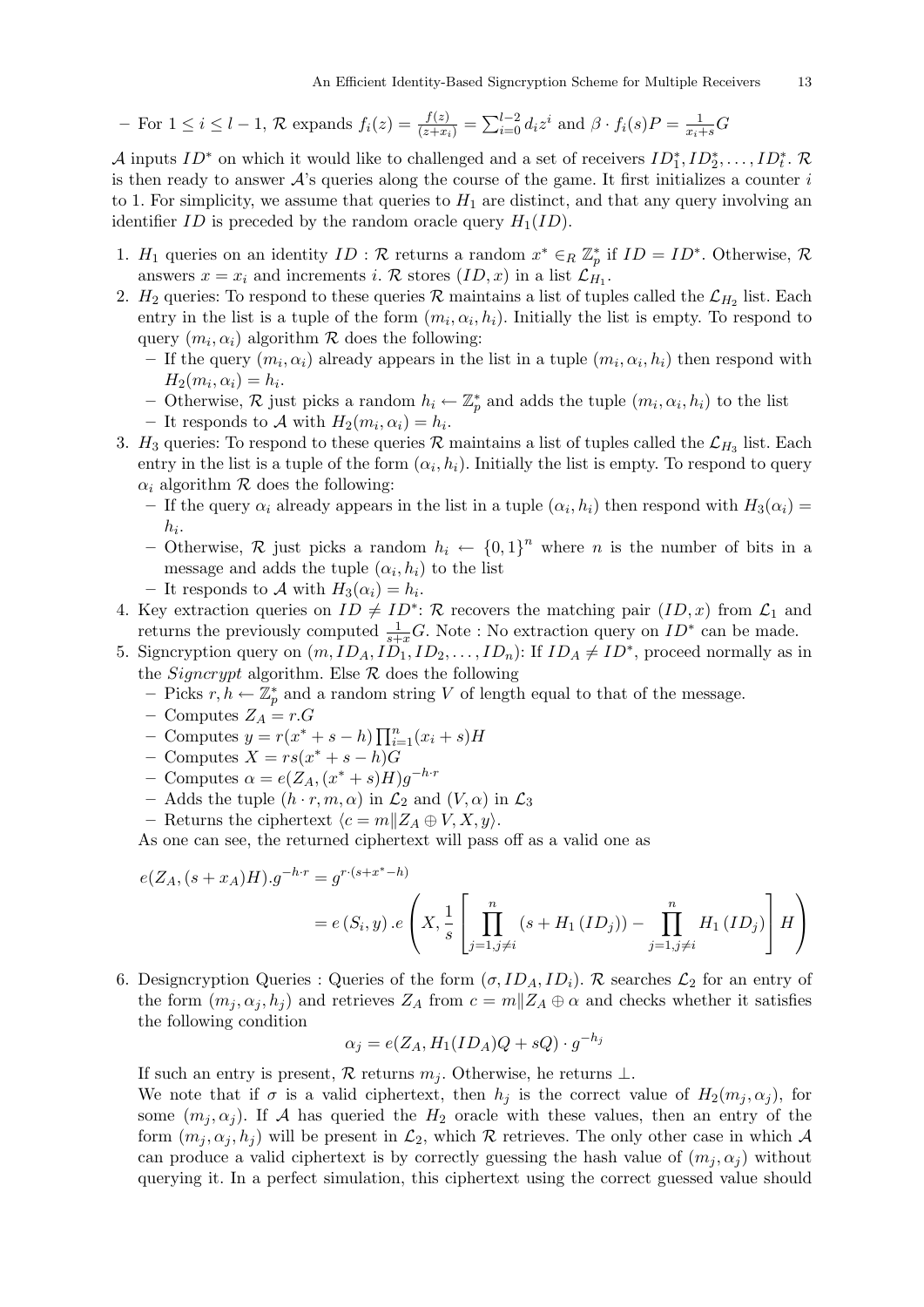pass of as a valid one. But in our simulation, this does not happen, and we return ⊥. However we note that this event occurs only with a probability of  $1/p$  which is of the order of  $1/2^k$ , which is negligible in the security parameter  $k$ .

We are ready to apply the forking lemma that essentially says the following: consider a scheme producing signatures of the form  $(M, \alpha, h, Z_A)$ , where each of  $\alpha, h, Z_A$  corresponds to one of the three moves of a honest-verifier zero-knowledge protocol. In our setting, from a forger A, we build an algorithm  $A'$  that replays  $A$  a sufficient number of times to obtain two suitable forgeries  $(M^*, \alpha, h_1, Z_1), (M^*, \alpha, h_2, Z_2)$  on  $ID^*$ . The reduction then works as follows. The simulator  $\mathcal R$ runs A to obtain two forgeries  $(M^*, \alpha, h_1, Z_1), (M^*, \alpha, h_2, Z_2)$  for the same message  $M^*$  and commitment  $\alpha$ . At this stage,  $\mathcal R$  recovers the pair  $(ID^*, x^*)$  from list  $\mathcal L_1$ . If both forgeries satisfy the verification equation, we obtain the relations

$$
e(Z_1, Q_{ID^*})e(G, H)^{-h_1} = e(Z_2, Q_{ID^*})e(G, H)^{-h_2}
$$

with  $Q_{ID^*} = H_1(ID^*)H + sH = (x^*+s)H$ . Then, it comes that  $e((h_1-h_2)^{-1}(Z_1-Z_2), Q_{ID^*}) =$  $e(G, H)$  and hence  $T^* = (h_1 - h_2)^{-1} (Z_1 - Z_2) = \frac{1}{w^* + s} G$  From  $T^*, \mathcal{R}$  first obtains  $a_{-1}, a_0, \ldots, a_{l-2}$ for which  $\frac{f(z)}{(z+x^*)} = \frac{a_{-1}}{(z+x^*)} + \sum_{i=0}^{l-2} a_i z^i$  and eventually computes

$$
\sigma^* = \frac{1}{a_{-1}} \left[ T^* - \sum_{i=0}^{l-2} a_i s^i P \right] = \frac{1}{x^* + s} P
$$

and  $\beta^{-1} \cdot \sigma^* = \frac{1}{x^*+s}Q$  before returning the pair  $(x^*, \frac{1}{x^*+s}Q)$  as a result.

We note as in [19], if  $Adv_{\mathcal{A}}^{mZBSC_3} \geq 10(q_{sc}+1)(q_{sc}+q_{H_2})/2^k$ , where l extraction queries,  $q_{H_i}$ queries to random oracles  $H_i$  (i= 1,2,3) and  $q_{sc}$  signcryption queries are made, then

$$
Adv_{\mathcal{R}}^{(l+N)-SDHP} \ge 1/9
$$

# C Intractability of  $(U_i, V_i, F_i) - GDDHE$

In this section, we prove the intractability of distinguishing the two distributions involved in the  $(U_i, V_i, F_i) - GDDHE$  problems in the proofs of Theorems 2, 4 and 6.

In order to prove Corollaries 1, 2 and 3, we need to prove the intractability of  $(U_i, V_i, F_i)$  –  $GDDHE$  problem for  $i = 1, 2, 3$  and then subsequently use the result of Theorem 1. We consider the case when  $\mathbb{G}_1 = \mathbb{G}_2 = \mathbb{G}$  and thus pose  $Q_0 = \beta P_0$  Our problem can be reformulated as  $(P, Q, F) - GDHE$  where

$$
P = \begin{pmatrix} 1, s, s^2, \dots, s^{l-1}, & s \cdot f(s), s^2 \cdot f(s), s^3 \cdot f(s), \gamma \cdot s \cdot f(s) \\ \beta, s \cdot \beta, s^2 \cdot \beta \cdot \dots, s^{N+2} \cdot \beta, \gamma \cdot \beta \cdot g_1(s), \gamma \cdot \beta \cdot g_2(s), \gamma \cdot \beta \cdot g_3(s), \dots, \gamma \cdot \beta \cdot g_k(s) \end{pmatrix}
$$
  
\n
$$
Q = 1
$$
  
\n
$$
F = \gamma \cdot \beta \cdot f(s)
$$

We have  $k = 1, 2$  or 3 and  $deg(g_i) = 1, 3$  or t for Corollaries 1,2 and 3 respectively. Degree of f is l. We have to show that F is independent of  $(P,Q)$ , i.e. that no coefficients  $\{a_{i,j}\}_{i=1}^n$  $i,j=1$ and  $b_1$  exist such that  $F = \sum_{i,j=1}^n a_{i,j} p_i p_j + b_1 q_1$  where the polynomials  $p_i$  and  $q_1$  are the one listed in P and Q above. By making all possible products of two polynomials from P which are multiples of  $\gamma \beta$ , we want to prove that no linear combination among the polynomials from the